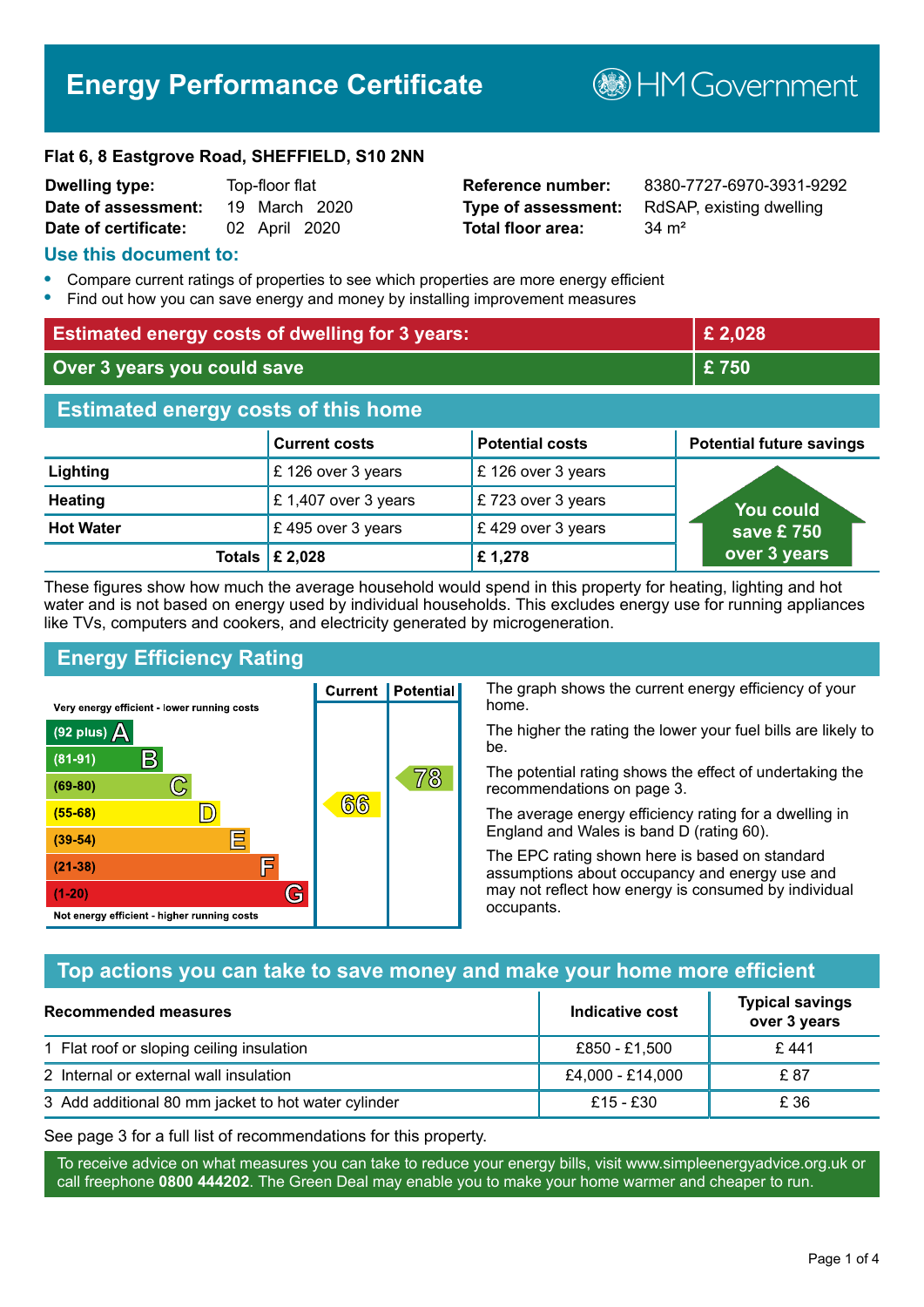#### **Summary of this home's energy performance related features**

| <b>Element</b>        | <b>Description</b>                                  | <b>Energy Efficiency</b> |
|-----------------------|-----------------------------------------------------|--------------------------|
| Walls                 | Timber frame, as built, insulated (assumed)         | ★★★★☆                    |
|                       | Solid brick, as built, partial insulation (assumed) | ★★★☆☆                    |
| Roof                  | Pitched, limited insulation (assumed)               | ★★☆☆☆                    |
| Floor                 | (another dwelling below)                            |                          |
| <b>Windows</b>        | Fully double glazed                                 | ★★★☆☆                    |
| Main heating          | Electric storage heaters                            | ★★★☆☆                    |
| Main heating controls | Manual charge control                               | ★★☆☆☆                    |
| Secondary heating     | Portable electric heaters (assumed)                 |                          |
| Hot water             | Electric immersion, off-peak                        | ★★★☆☆                    |
| Lighting              | Low energy lighting in 80% of fixed outlets         | *****                    |

Current primary energy use per square metre of floor area: 571 kWh/m² per year

The assessment does not take into consideration the physical condition of any element. 'Assumed' means that the insulation could not be inspected and an assumption has been made in the methodology based on age and type of construction.

#### **Low and zero carbon energy sources**

Low and zero carbon energy sources are sources of energy that release either very little or no carbon dioxide into the atmosphere when they are used. Installing these sources may help reduce energy bills as well as cutting carbon. There are none provided for this home.

#### **Your home's heat demand**

For most homes, the vast majority of energy costs derive from heating the home. Where applicable, this table shows the energy that could be saved in this property by insulating the loft and walls, based on typical energy use (shown within brackets as it is a reduction in energy use).

| <b>Heat demand</b>           | <b>Existing dwelling</b> | Impact of loft<br>insulation | Impact of cavity<br>wall insulation | Impact of solid<br>wall insulation |
|------------------------------|--------------------------|------------------------------|-------------------------------------|------------------------------------|
| Space heating (kWh per year) | 4.449                    | N/A                          | N/A                                 | (277)                              |
| Water heating (kWh per year) | ,655                     |                              |                                     |                                    |

You could receive Renewable Heat Incentive (RHI) payments and help reduce carbon emissions by replacing your existing heating system with one that generates renewable heat, subject to meeting minimum energy efficiency requirements. The estimated energy required for space and water heating will form the basis of the payments. For more information, search for the domestic RHI on the www.gov.uk website.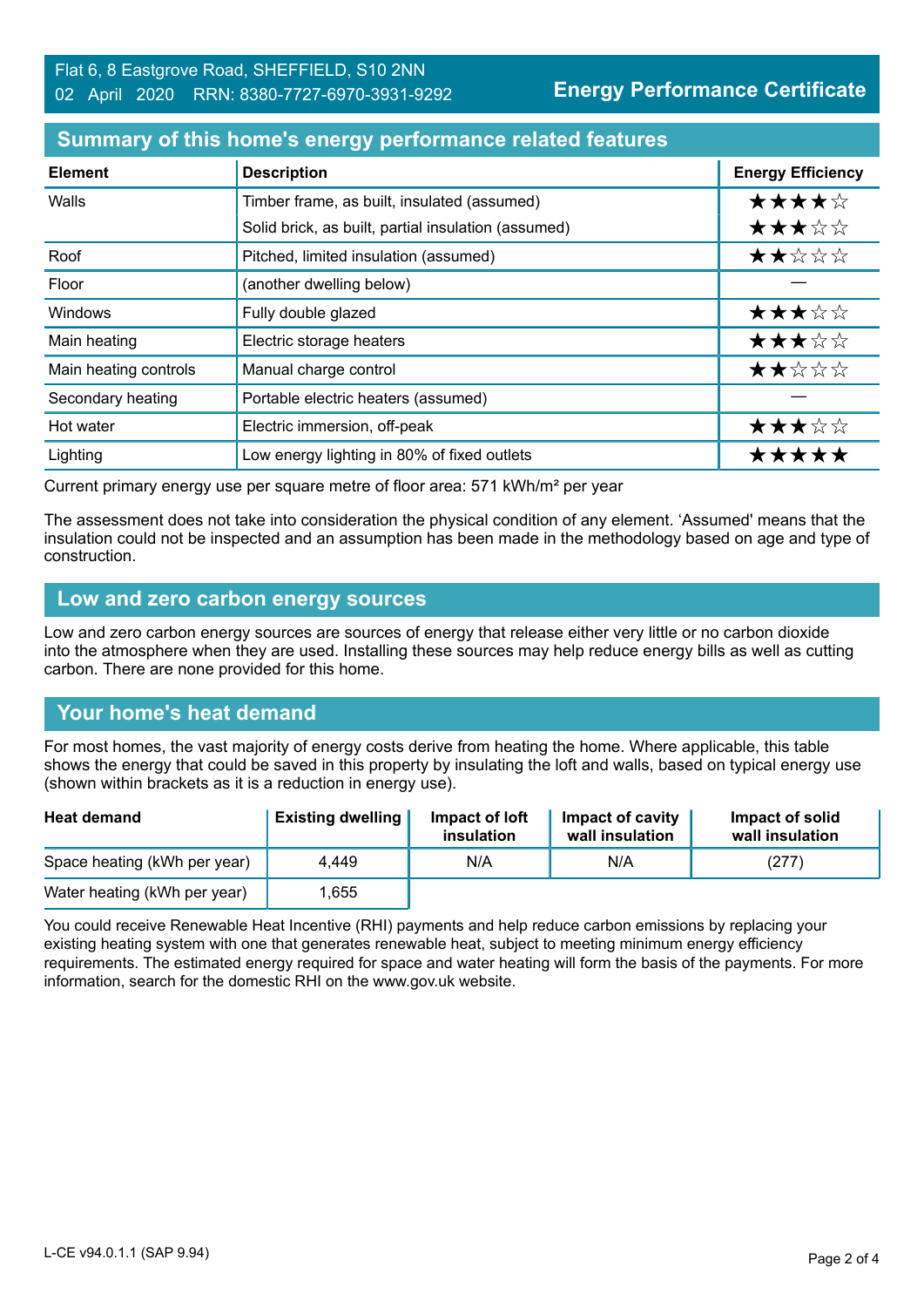#### Flat 6, 8 Eastgrove Road, SHEFFIELD, S10 2NN 02 April 2020 RRN: 8380-7727-6970-3931-9292

#### **Recommendations**

The measures below will improve the energy performance of your dwelling. The performance ratings after improvements listed below are cumulative; that is, they assume the improvements have been installed in the order that they appear in the table. To receive advice on what measures you can take to reduce your energy bills, visit www.simpleenergyadvice.org.uk or call freephone 0800 444202. Before installing measures, you should make sure you have secured the appropriate permissions, where necessary. Such permissions might include permission from your landlord (if you are a tenant) or approval under Building Regulations for certain types of work.

| <b>Recommended measures</b>                       | <b>Indicative cost</b> | <b>Typical savings</b><br>per year | <b>Rating after</b><br>improvement |
|---------------------------------------------------|------------------------|------------------------------------|------------------------------------|
| Flat roof or sloping ceiling insulation           | £850 - £1,500          | £ 147                              | C73                                |
| Internal or external wall insulation              | £4,000 - £14,000       | £29                                | C74                                |
| Add additional 80 mm jacket to hot water cylinder | £15 - £30              | £12                                | C75                                |
| High heat retention storage heaters               | £400 - £600            | £ 61                               | C78                                |

#### **Alternative measures**

There are alternative measures below which you could also consider for your home.

- **•** Biomass boiler (Exempted Appliance if in Smoke Control Area)
- **•** Air or ground source heat pump

#### **Financial Support and the Green Deal**

Green Deal Finance allows you to pay for some of the cost of your improvements in instalments under a Green Deal Plan (note that this is a credit agreement, but with instalments being added to the electricity bill for the property). The availability of a Green Deal Plan will depend upon your financial circumstances. There is a limit to how much Green Deal Finance can be used, which is determined by how much energy the improvements are estimated to **save** for a 'typical household'.

You may also be able to obtain support towards repairs or replacements of heating systems and/or basic insulation measures under the ECO scheme, provided that you are in receipt of qualifying benefits or tax credits. To learn more about this scheme and the rules about eligibility, visit www.simpleenergyadvice.org.uk or call freephone **0800 444202** for England and Wales.